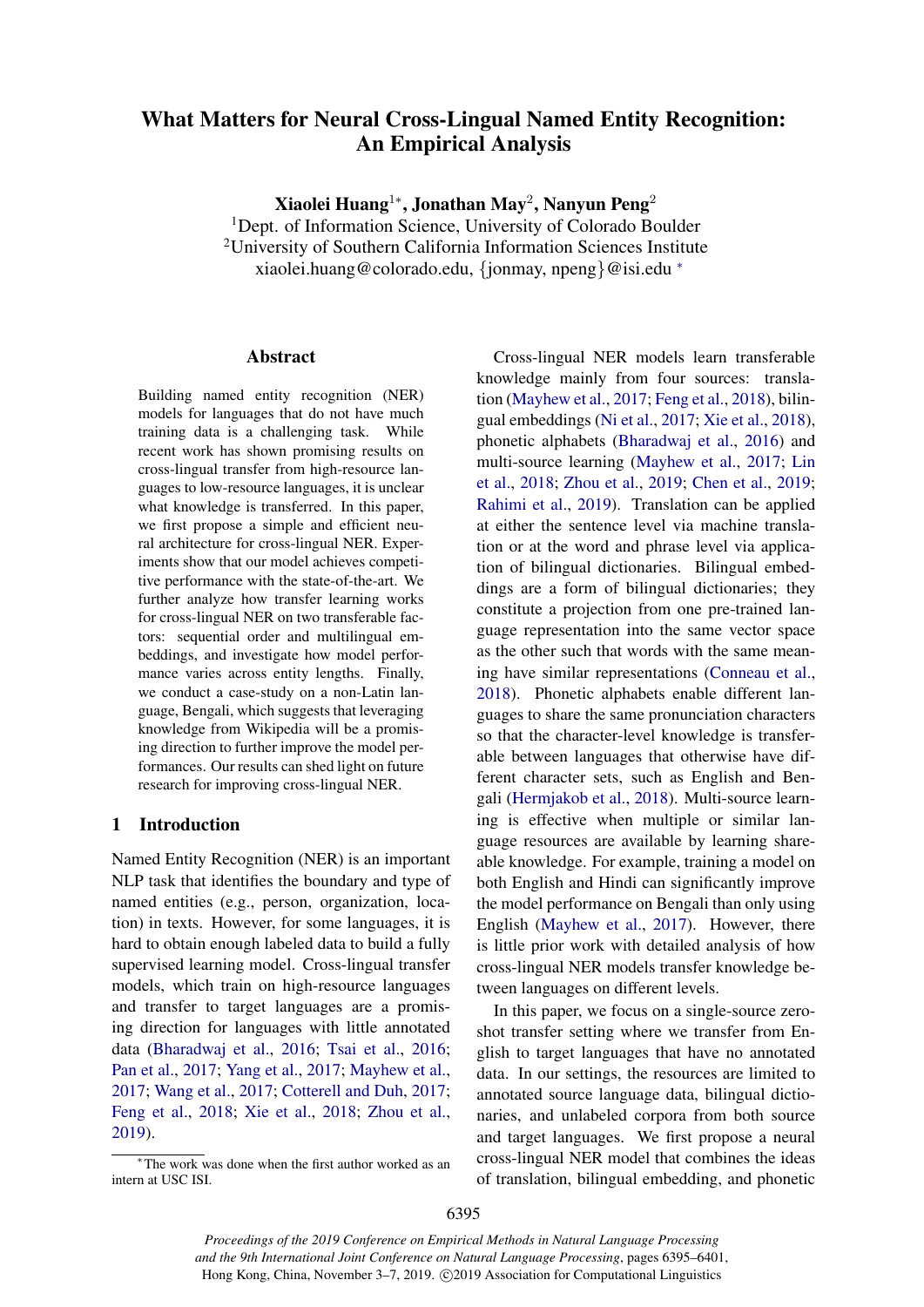alphabets. Next, we conduct qualitative analyses to answer the following questions on how the model transfers knowledge under the cross-lingual settings: 1) does the source language syntax matter? 2) how do word and character embeddings affect the model transfer? We analyze how F1 scores differ across different entity lengths. Finally, we conduct a case study on Bengali.

## <span id="page-1-2"></span>2 Model

NER models take a sequence of tokens as input and predict a sequence of labels such as person (PER) or location (LOC). In this paper, we adopt the neural architecture NER model from [Lample](#page-5-11) [et al.](#page-5-11) [\(2016\)](#page-5-11); [Ma and Hovy](#page-5-12) [\(2016\)](#page-5-12). The model first combines pre-trained word and character embeddings as token representations, then feeds the representations to one layer of a Bidirectional Long Term Short Memory (Bi-LSTM) [\(Hochreiter and](#page-5-13) [Schmidhuber,](#page-5-13) [1997\)](#page-5-13), and finally predicts the outputs via a Conditional Random Field (CRF). We show the model architecture on left of Figure [1.](#page-2-0) However, languages express the same named entity in different words and characters. To bridge the barriers, we combine three strategies: bilingual embedding, reverse translation, and transliteration.

Bilingual Embedding. Word embeddings are usually trained for each language separately and therefore in different vector spaces [\(Ruder et al.,](#page-6-5) [2019\)](#page-6-5). To map word embeddings into the same shared space, we use MUSE [\(Conneau et al.,](#page-5-9) [2018\)](#page-5-9) to build our bilingual embeddings. The bilingual embeddings enable the words with the same meaning to have similar word representations in the shared space.

Reverse Translation. We use the bilingual dictionaries provided by [Rolston and Kirchhoff](#page-6-6) [\(2016\)](#page-6-6). Language variations exist among source and target languages and training on monolingual corpus might limit learning the variations. Therefore, we translate the source language, English, to the target language for the training corpus to reconstruct source language sentences and learn source and target languages jointly. However, one English word might have multiple corresponding translations. To select the best translation, we define an empirical score function  $F(w, w_{t,i})$  that calculates the cosine similarity between the translated target word  $(w_{t,i})$  and the English source

word  $(w)$  based on its contextual words  $(w_{c,j})$ .

$$
F(w, w_{t,i}) = \alpha \cdot \cos(E(w), E(w_{t,i})) + (1 - \alpha) \cdot \sum_{j=1}^{m} \frac{\cos(E(w_{t,i}), E(w_{c,j}))}{(d_j + 1)^2}
$$
 (1)

where  $E(w)$  is the bilingual embedding vector of the word,  $d_i$  is the sequential distance between the word and its contextual word j, and  $\alpha$  is the trade-off factor that balances impacts of translation pair and contextual words. In this study, we set  $\alpha$  to 0.5. We choose the translation pair with the highest similarity score. Note that the reverse only applies during the training step that translates English into the target language.

<span id="page-1-1"></span>

|         | Target word   Source word   Uroman |                     | Type       |
|---------|------------------------------------|---------------------|------------|
| grünen  | green                              | gruenen $\vert$ ORG |            |
| ইউরোপের | Europe                             | iuropera            | <b>LOC</b> |

Table 1: Examples of Uroman that maps different languages into the same character space. We show two target languages, German (top) and Bengali (bottom). The second column is a translation of the target language. The transliterations show the phonetic similarity between the source and target languages.

Character - Uromanization. Different languages may not share the same characters, but some named entities in the multilingual corpora share phonetic similarities [\(Huang et al.,](#page-5-14) [2004\)](#page-5-14). To map multilingual corpora into the same character space and connect the phonetic similarity between entities, we employ Uroman<sup>[1](#page-1-0)</sup> [\(Herm](#page-5-10)[jakob et al.,](#page-5-10) [2018\)](#page-5-10), which transliterates any language into something roughly pronounceable English spellings, while keeps the English words unchanged. We show some examples of Uroman in Table [1.](#page-1-1)

## 3 Experiments

In this study, we first evaluate our proposed crosslingual method on the CoNLL 2002 and 2003 NER datasets [\(Tjong Kim Sang,](#page-6-7) [2002;](#page-6-7) [Tjong](#page-6-8) [Kim Sang and De Meulder,](#page-6-8) [2003\)](#page-6-8). We then conduct ablation studies to examine how the model learns transferable knowledge under the crosslingual settings. Finally, we conduct a case study on Bengali, a low resource language.

<span id="page-1-0"></span><sup>1</sup>[https://www.isi.edu/˜ulf/uroman.html](https://www.isi.edu/~ulf/uroman.html)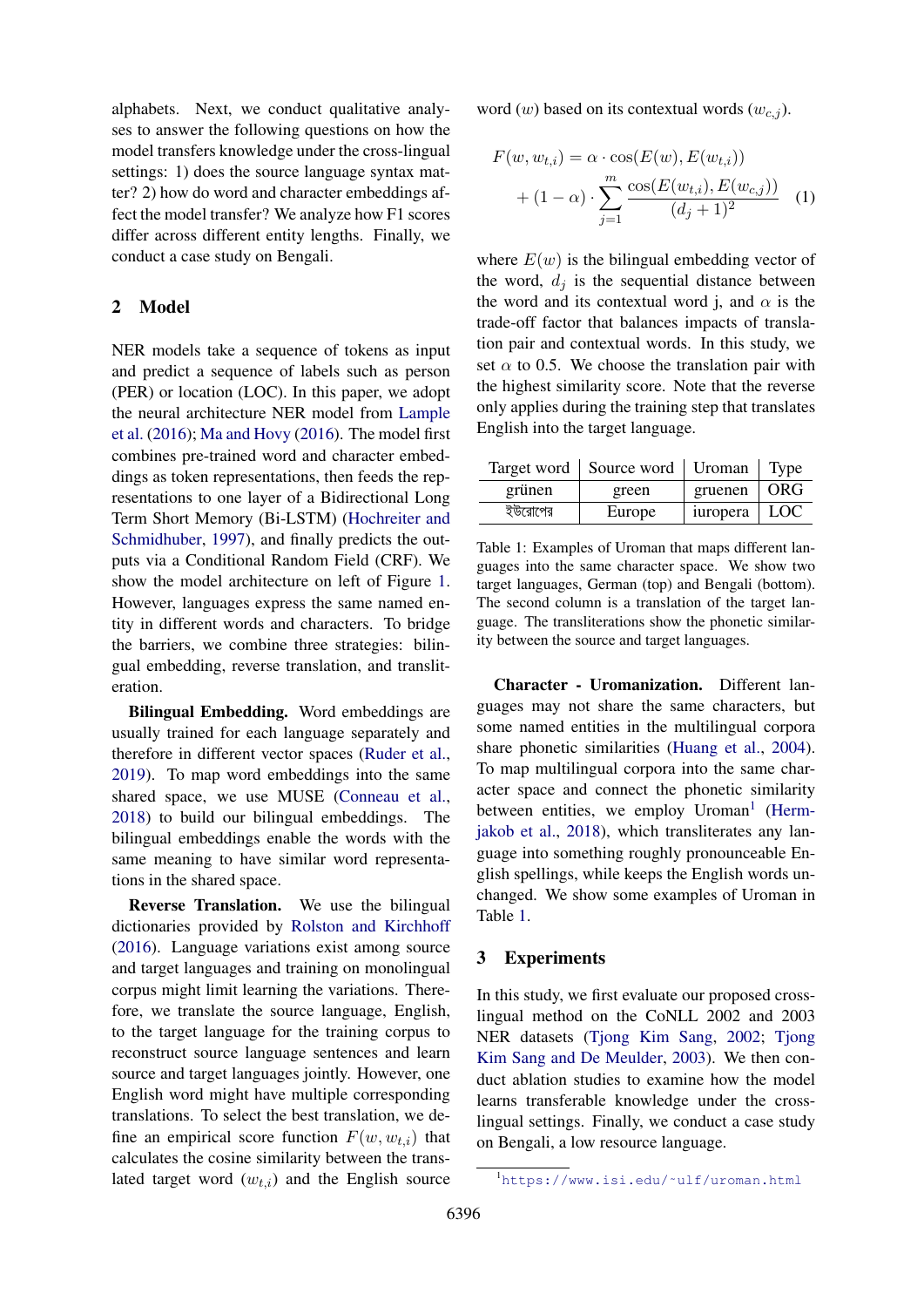<span id="page-2-0"></span>

Figure 1: Architecture of our proposed model. Each word is translated from the source. Each token representation contains two concatenated parts: a bilingual word embedding (light orange) and character representations (blue). The character representation for each word is generated via the Bi-LSTM. Words are first transliterated and split into individual characters before being fed into the character Bi-LSTM.

#### 3.1 Data

The CoNLL datasets contain four different European languages, Spanish, Dutch, English, and German. The data contains four types of named entities: person (PER), organization (ORG), location (LOC) and MISC. We use Bengali language data from LDC2015E13 (V2.1). To be consistent, we only keep the PER, ORG and LOC tags and ignore MISC tags from the Bengali corpus.

In this study, we choose the BIOSE tag schema instead of standard BIO, where the B, I, O, S, E refer to the beginning, inside, outside, single and end of an entity, respectively. Previous work shows that BIOSE can learn a more expressive model than the BIO schema does [\(Ratinov and Roth,](#page-6-9) [2009\)](#page-6-9). We lowercase the data and replace numbers and URLs as "num" and "url" respectively. We use the training data to train our model, the development sets to select the best well-trained model, and the test sets to evaluate performance, where the training data is English and the development and test sets are from the target language.

#### 3.2 Experimental Settings

Bilingual Embedding. We use the 300 dimensional bilingual word embeddings pretrained by MUSE [\(Conneau et al.,](#page-5-9) [2018\)](#page-5-9) and 300 dimensional randomly initialized character embeddings. Specifically, we first collect monolingual pre-trained word embeddings from fast-Text [\(Bojanowski et al.,](#page-5-15) [2017\)](#page-5-15). We then align the embeddings using the MUSE supervised model. We normalize the inputs to MUSE and keep the other hyperparameters as defaults. We merge the aligned word embeddings and remove duplicates. Updating the embedding during training time will

change the vector space of partial bilingual embeddings and therefore break the vector alignment. Thus, we freeze the embedding weights during the training step. For OOV (out-of-vocabulary) words, we use a randomly initialized 300 dimension vector within  $[-0.1, 0.1]$ .

Reverse Translation. We follow the general translation step in Section [2.](#page-1-2) Specifically, we replace English words with target language words if the translation pairs exist in the bilingual dictionaries [\(Rolston and Kirchhoff,](#page-6-6) [2016\)](#page-6-6). If a translation pair does not exist for a word, we keep the word unchanged in the training data. We use the pre-trained bilingual embedding to help select the best choice of polysemy.

Model parameters. We use 300-dimension hidden states for both character and token level Bi-LSTMs. To prevent overfitting, we apply dropout [\(Srivastava et al.,](#page-6-10) [2014\)](#page-6-10) with a rate of 0.5 on outputs of the two Bi-LSTMs. We follow the Conditional Random Field (CRF) setup of [Peng](#page-5-16) [and Dredze](#page-5-16) [\(2015\)](#page-5-16). We then randomly initialize the weights of the layers within  $[-0.1, 0.1]$ . We train the model for 200 epochs and optimize the parameters by Stochastic Gradient Descent (SGD) with momentum, gradient clipping, and learning rate decay. We set the learning rate (lr) and the decay rate (dr) as 0.01 and 0.05 respectively. We update the learning rate by  $\frac{lr}{(1+(n+1)*dr)}$  after epoch n. We clip the gradients to the range of  $[-5.0, 5.0]$ . We measure performance by F1 score.

#### 3.3 Baselines

In this study, we compare our proposed method with three close works under the cross-lingual settings. We compare our method with the bestreported performance from their works. We briefly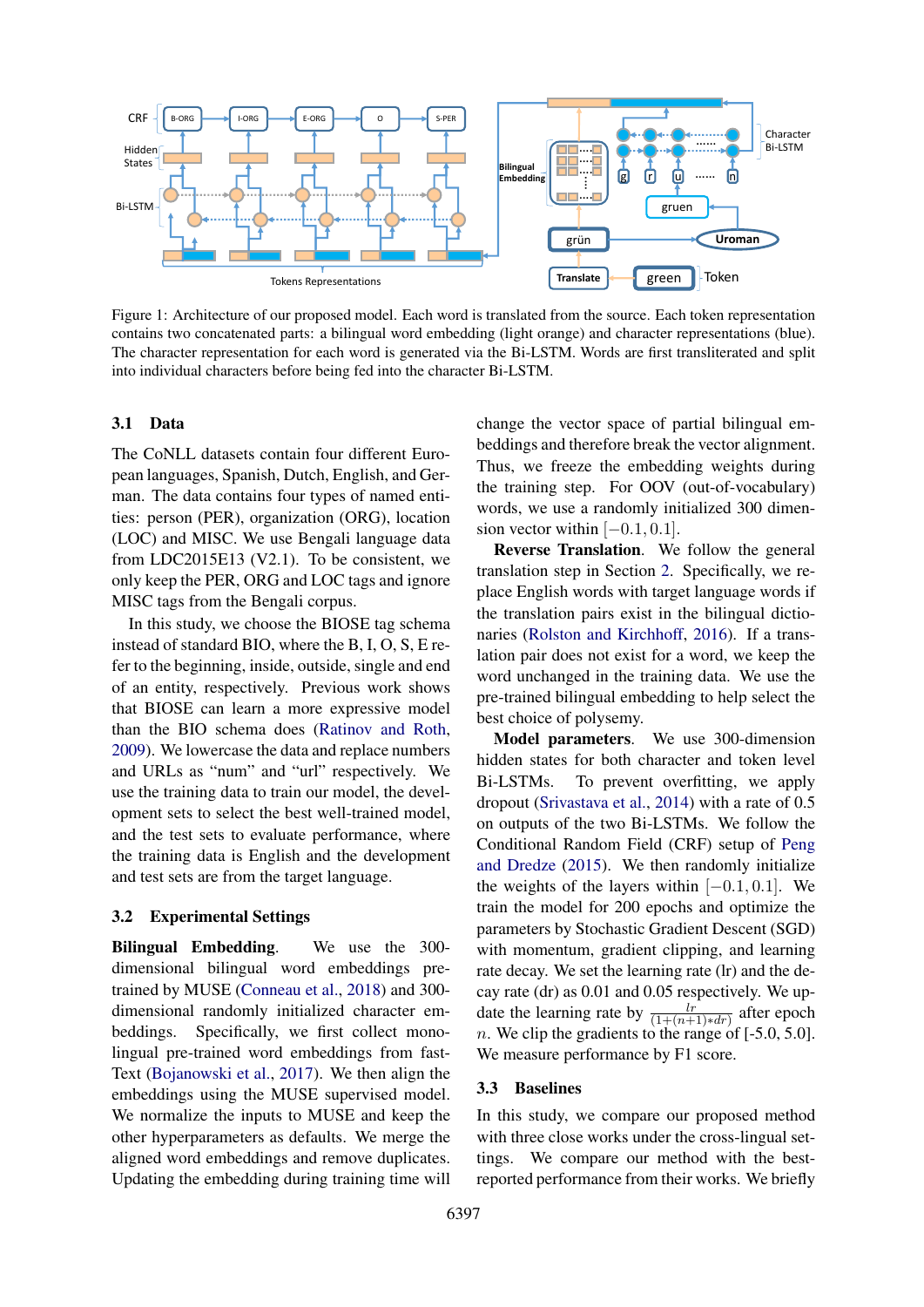summarize the the three baselines in this section.

- WikiNER [\(Tsai et al.,](#page-6-0) [2016\)](#page-6-0) first links named entities in the multilingual Wikipedia corpora and extracts page categories as "wikifier" features, and use these features to achieve crosslingual transfer.
- CTNER [\(Mayhew et al.,](#page-5-2) [2017\)](#page-5-2) first translates the corpora into English via bilingual dictionaries and multilingual Wikipedia entries on both word and phrase levels, and directly perform NER on the translated target language.
- NCNER [\(Xie et al.,](#page-6-3) [2018\)](#page-6-3) proposes a neural NER model with attention mechanism. The work is closest to ours. However, our model takes different approaches in obtaining multilingual embedding, translation, and transliteration as [Xie et al.](#page-6-3) [\(2018\)](#page-6-3), while the neural models share the similar architecture of Bi-LSTMs-CRF, and use multi-lingual embeddings to achieve transfer.

#### 3.4 Results

<span id="page-3-0"></span>

| Models       | Spanish | Dutch | German |
|--------------|---------|-------|--------|
| WikiNER*     | 60.55   | 61.60 | 48.10  |
| $CTNER*$     | 51.82   | 53.94 | 50.96  |
| $CTNER*+$    | 65.95   | 66.50 | 59.11  |
| <b>NCNER</b> | 72.37   | 71.25 | 57.76  |
| Our Model    | 64.48   | 73.44 | 62.26  |

Table 2: F1 score comparisons of cross-lingual models on Spanish, Dutch and German. The "\*" indicates the model uses the Wikipedia resources. The "+" means training model by multiple language resources.

As seen in Table [2,](#page-3-0) our proposed method outperforms the previous works in nearly all crosslingual tasks. Moreover, the two neural model methods exceed the performance of the other models. These results suggest the effectiveness of neural cross-lingual transfer through multi-lingual embedding space, and show competitive results of our proposed methods.

#### 3.5 Ablation Studies

We conduct ablation analyses to understand how the model transfers learned knowledge from one language to the other. We focus on two aspects: syntax and embeddings.

Syntax analysis. Different languages might not share the same syntax structures. The neural model learns sequential information from the

<span id="page-3-1"></span>

| Models            | Spanish | Dutch | German |
|-------------------|---------|-------|--------|
| <b>Full Model</b> | 64.48   | 73.44 | 62.26  |
| Shuffle           | 49.44   | 40.61 | 27.25  |
| Word-only         | 53.00   | 59.60 | 52.58  |
| Char-only         | 18.88   | 12.15 | 16.46  |

Table 3: F1 scores of different ablation analyses, compared to our full model.. "Shuffle" means the training data is shuffled. "Word-only" means our proposed model is only fed bilingual word embeddings, and "Char-only" means the model only receives character embeddings as input.

source language and applies the learned knowledge on the target language. The importance of this sequential information is unknown. We shuffle the sentences of training data while keeping the internal order of named entities unchanged. We show the results in Table [3.](#page-3-1) The results show that after shuffling, the performances of our model decrease and the decreases vary among different languages. This suggests the importance of sequential information for those languages under the cross-lingual settings.

Embeddings analysis. We train our proposed models with both character and bilingual word embeddings, however, how the model values different embeddings is unknown. We feed the model with either bilingual word or character embeddings. Table [3](#page-3-1) shows that bilingual word embeddings have better performance than character embeddings across the three languages. The results suggest that the aligned bilingual embeddings are more important than the character embeddings for the three languages.

#### 3.6 Entity length analysis

While we can observe how models perform overall on the named entities, we can not know how models differ from short to long entities. Particularly, probing if models hold strong biases towards shorter entities can help interpret the process of cross-lingual transfer learning. To make the comparison, we first categorize entities into three levels: single token, two tokens and greater or equal to three tokens. We then calculate the F1-score of the three entity lengths in the test set and among correctly predicted entities. Finally we summarize the F1-score in Table [4.](#page-4-0)

With comparing to the overall performance across the three languages in Table [2,](#page-3-0) we can observe that the single token shows relatively closer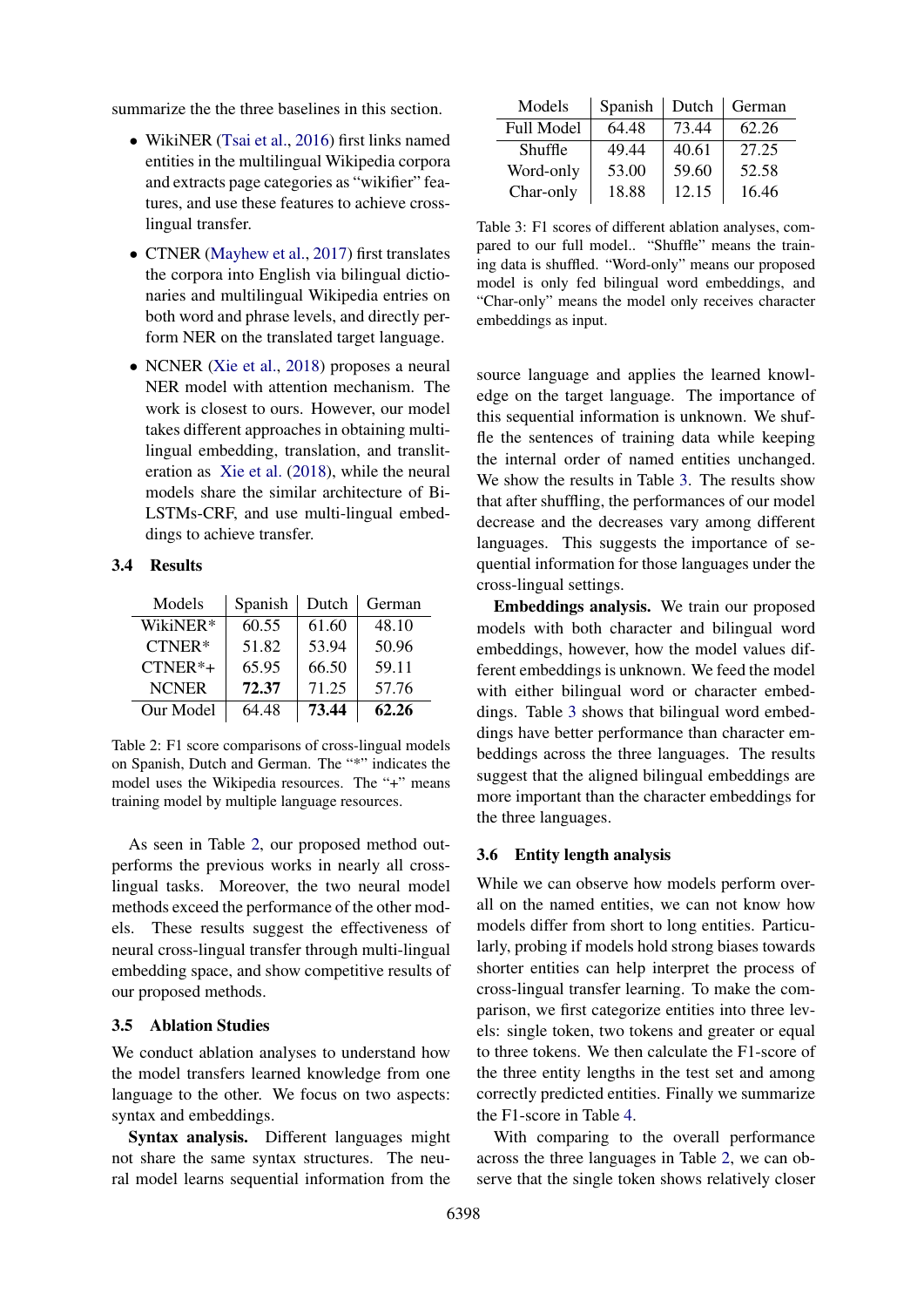<span id="page-4-0"></span>

| Language |       |       |       |
|----------|-------|-------|-------|
| Spanish  | 68.93 | 68.21 | 47.57 |
| Dutch    | 69.49 | 82.46 | 60.85 |
| German   | 59.50 | 70.76 | 37.22 |

Table 4: F1 scores of different lengths of entities across the three languages: Spanish, Dutch and German. The number 1 refers to the entities with single token, the 2 means the entities with two tokens and the  $> 3$  indicates the entities with not less than three tokens.

to the performance, the entities with two tokens achieve the higher scores, while the entities with more than 2 tokens decrease significantly ranging from 12.59 to 25.04 absolute percentages of F1 scores. The observation indicates that entities longer than two tokens are more difficult to infer. This might encourage us to balance the weight of long entities in our current evaluation method which ignores entity length when datasets have high volumes of long entities.

### <span id="page-4-1"></span>4 Case Study: Bengali

| Models       | F1 score |
|--------------|----------|
| <b>CTNER</b> | 30.47    |
| CTNER+       | 31.70    |
| CTNER*       | 46.28    |
| CTNER*+      | 45.70    |
| Our Model    | 34.29    |

Table 5: F1 score comparisons of translation-based models on Bengali. The "\*" indicates the model uses Wikipedia resources. The "+" means a model is trained with multiple language resources.

The previous cross-lingual settings were only for European languages, which share similar alphabets. However, many languages use non-Latin orthography. In this work, we present a case study on Bengali, which does not use a Latin alphabet. We compare our proposed method with the translation-based method, CTNER [\(Mayhew](#page-5-2) [et al.,](#page-5-2) [2017\)](#page-5-2). The results in Table [5](#page-4-1) show that our model outperforms the previous methods without Wikipedia.

The results suggest multilingual Wikipedia is critical for future performance improvements beyond simple transfer. This is to be expected; a domain discrepancy exists between the source and target language data and therefore many named entities are missing or mismatched: partial data sources of the Bengali come from social media and online forums [\(Cieri et al.,](#page-5-17) [2016\)](#page-5-17). By contrast, the only data source of CoNLL data is from news articles [\(Tjong Kim Sang,](#page-6-7) [2002;](#page-6-7) [Tjong Kim Sang](#page-6-8) [and De Meulder,](#page-6-8) [2003\)](#page-6-8). While transfer can help provide universal context clue information across languages there is no substitute for a resource of actual names.

<span id="page-4-2"></span>

| Language | Type | Token |
|----------|------|-------|
| Spanish  | 2.5  | 0.8   |
| Dutch    | 2.5  | 0.9   |
| German   | 2.3  | 1.5   |
| Bengali  | 18.2 | 12.2  |

Table 6: OOV rate (percentage) in our bilingual word embeddings across the four languages. Type indicates unique words, and token refers to counting token numbers.

The colloquium words from social media may cause the issue of out of vocabulary (*OOV*) and further impact the transferring process. We summarize the percentage of missing words in our pretrained bilingual word embeddings in Table [6.](#page-4-2) The OOV rate of Bengali is significantly higher than that of the other three languages. This suggests that the high OOV rate and the discrepancy of data sources may hurt the effectiveness of transfer.

# 5 Conclusion

We have presented a simple but efficient method to adapt neural NER for the cross-lingual settings. The proposed method benefits from multiple transferable knowledge and shows competitive performances with the state of the art using limited resources. We examine multiple factors that impact the transfer process and conduct an ablation study to measure their influences. Our experiment on Bengali shows that leveraging knowledge from Wikipedia will be a promising direction for future research.

#### 6 Acknowledgments

This work is partially funded by DARPA (HR0011-15-C-0115) and NIH R01 (LM012592). The authors thank the anonymous reviewers for their helpful suggestions. We thank Boliang Zhang, Stephen Mayhew, Michael J. Paul and Thamme Gowda for their useful feedback. Any opinions, findings, conclusions, or recommendations expressed here are those of the authors and do not necessarily reflect the view of the sponsor.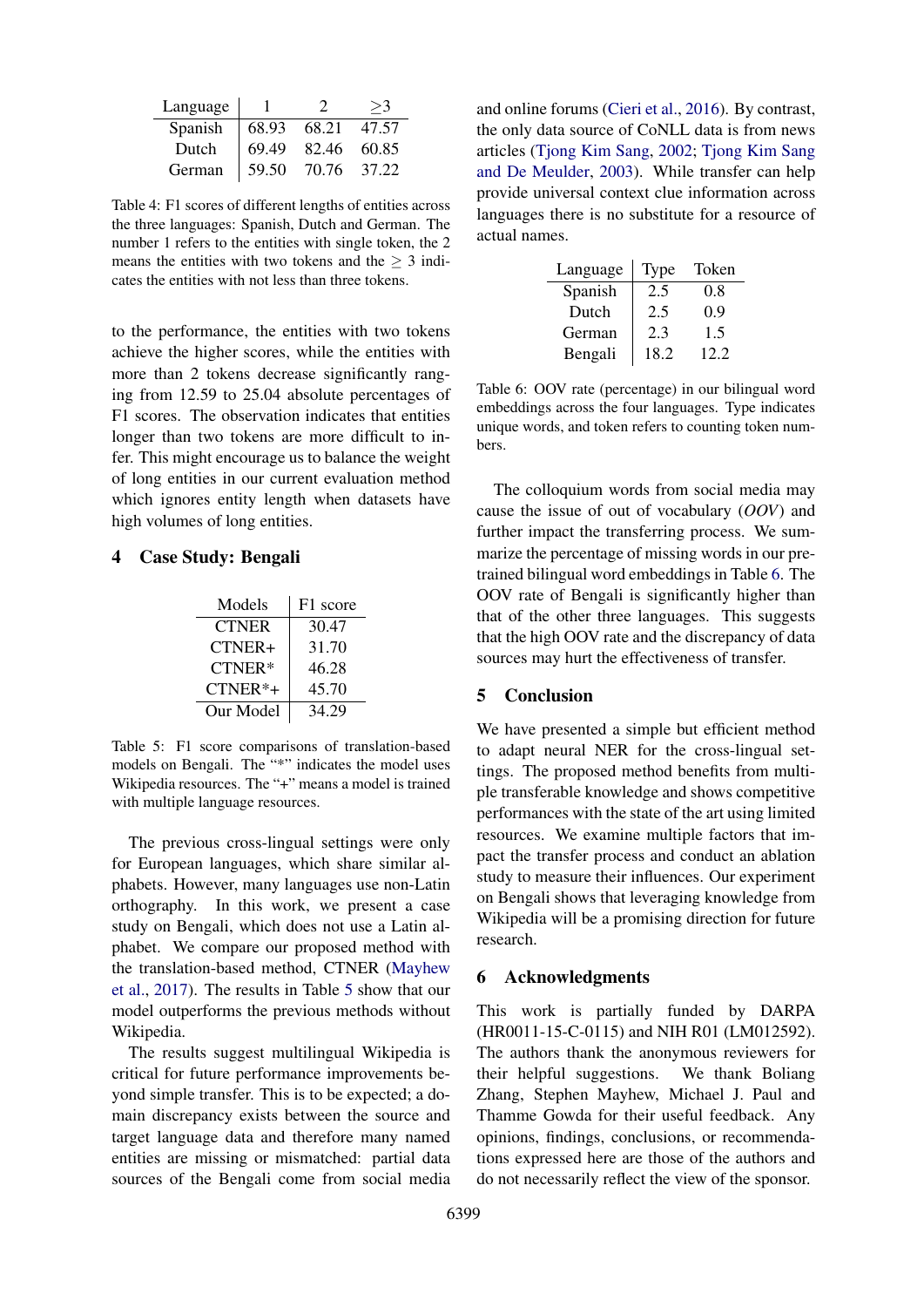#### References

- <span id="page-5-0"></span>Akash Bharadwaj, David Mortensen, Chris Dyer, and Jaime Carbonell. 2016. [Phonologically aware neu](https://www.aclweb.org/anthology/D16-1153)[ral model for named entity recognition in low re](https://www.aclweb.org/anthology/D16-1153)[source transfer settings.](https://www.aclweb.org/anthology/D16-1153) In *Proceedings of the 2016 Conference on Empirical Methods in Natural Language Processing*, pages 1462–1472, Austin, Texas. Association for Computational Linguistics.
- <span id="page-5-15"></span>Piotr Bojanowski, Edouard Grave, Armand Joulin, and Tomas Mikolov. 2017. [Enriching word vectors with](https://doi.org/10.1162/tacl_a_00051) [subword information.](https://doi.org/10.1162/tacl_a_00051) *Transactions of the Association for Computational Linguistics*, 5:135–146.
- <span id="page-5-7"></span>Xilun Chen, Ahmed Hassan Awadallah, Hany Hassan, Wei Wang, and Claire Cardie. 2019. [Multi](https://www.aclweb.org/anthology/P19-1299)[source cross-lingual model transfer: Learning what](https://www.aclweb.org/anthology/P19-1299) [to share.](https://www.aclweb.org/anthology/P19-1299) In *Proceedings of the 57th Annual Meeting of the Association for Computational Linguistics*, pages 3098–3112, Florence, Italy. Association for Computational Linguistics.
- <span id="page-5-17"></span>Christopher Cieri, Mike Maxwell, Stephanie Strassel, and Jennifer Tracey. 2016. [Selection criteria for](https://www.aclweb.org/anthology/L16-1720) [low resource language programs.](https://www.aclweb.org/anthology/L16-1720) In *Proceedings of the Tenth International Conference on Language Resources and Evaluation (LREC 2016)*, pages 4543– 4549, Portorož, Slovenia. European Language Resources Association (ELRA).
- <span id="page-5-9"></span>Alexis Conneau, Guillaume Lample, Marc'Aurelio Ranzato, Ludovic Denoyer, and Hervé Jégou. 2018. [Word translation without parallel data.](https://openreview.net/forum?id=H196sainb) In *International Conference on Learning Representations*.
- <span id="page-5-3"></span>Ryan Cotterell and Kevin Duh. 2017. [Low](https://www.aclweb.org/anthology/I17-2016)[resource named entity recognition with cross](https://www.aclweb.org/anthology/I17-2016)[lingual, character-level neural conditional random](https://www.aclweb.org/anthology/I17-2016) [fields.](https://www.aclweb.org/anthology/I17-2016) In *Proceedings of the Eighth International Joint Conference on Natural Language Processing (Volume 2: Short Papers)*, volume 2, pages 91– 96, Taipei, China. Asian Federation of Natural Language Processing.
- <span id="page-5-4"></span>Xiaocheng Feng, Xiachong Feng, Bing Qin, Zhangyin Feng, and Ting Liu. 2018. [Improving low resource](https://www.ijcai.org/proceedings/2018/0566.pdf) [named entity recognition using cross-lingual knowl](https://www.ijcai.org/proceedings/2018/0566.pdf)[edge transfer.](https://www.ijcai.org/proceedings/2018/0566.pdf) In *Proceedings of the Twenty-Seventh International Joint Conference on Artificial Intelligence, IJCAI-18*, pages 4071–4077, Stockholm, Sweden. International Joint Conferences on Artificial Intelligence Organization.
- <span id="page-5-10"></span>Ulf Hermjakob, Jonathan May, and Kevin Knight. 2018. [Out-of-the-box universal romanization tool](https://www.aclweb.org/anthology/P18-4003) [uroman.](https://www.aclweb.org/anthology/P18-4003) *Proceedings of ACL 2018, System Demonstrations*, pages 13–18.
- <span id="page-5-13"></span>Sepp Hochreiter and Jürgen Schmidhuber. 1997. [Long short-term memory.](https://www.mitpressjournals.org/doi/pdfplus/10.1162/neco.1997.9.8.1735) *Neural computation*, 9(8):1735–1780.
- <span id="page-5-14"></span>Fei Huang, Stephan Vogel, and Alex Waibel. 2004. [Improving named entity translation combining pho](https://www.aclweb.org/anthology/N04-1036)[netic and semantic similarities.](https://www.aclweb.org/anthology/N04-1036) In *Proceedings*

*of the Human Language Technology Conference of the North American Chapter of the Association for Computational Linguistics: HLT-NAACL 2004*.

- <span id="page-5-11"></span>Guillaume Lample, Miguel Ballesteros, Sandeep Subramanian, Kazuya Kawakami, and Chris Dyer. 2016. [Neural architectures for named entity recognition.](https://www.aclweb.org/anthology/N16-1030) In *Proceedings of NAACL-HLT*, pages 260–270, San Diego, California. Association for Computational Linguistics.
- <span id="page-5-6"></span>Ying Lin, Shengqi Yang, Veselin Stoyanov, and Heng Ji. 2018. [A multi-lingual multi-task architecture](https://doi.org/10.18653/v1/P18-1074) [for low-resource sequence labeling.](https://doi.org/10.18653/v1/P18-1074) In *Proceedings of the 56th Annual Meeting of the Association for Computational Linguistics (Volume 1: Long Papers)*, pages 799–809, Melbourne, Australia. Association for Computational Linguistics.
- <span id="page-5-12"></span>Xuezhe Ma and Eduard Hovy. 2016. [End-to-end se](https://www.aclweb.org/anthology/P16-1101)[quence labeling via bi-directional lstm-cnns-crf.](https://www.aclweb.org/anthology/P16-1101) In *Proceedings of the 54th Annual Meeting of the Association for Computational Linguistics (Volume 1: Long Papers)*, volume 1, pages 1064–1074, Berlin, Germany. Association for Computational Linguistics.
- <span id="page-5-2"></span>Stephen Mayhew, Chen-Tse Tsai, and Dan Roth. 2017. [Cheap translation for cross-lingual named entity](https://doi.org/10.18653/v1/D17-1269) [recognition.](https://doi.org/10.18653/v1/D17-1269) In *Proceedings of the 2017 Conference on Empirical Methods in Natural Language Processing*, pages 2536–2545, Copenhagen, Denmark. Association for Computational Linguistics.
- <span id="page-5-5"></span>Jian Ni, Georgiana Dinu, and Radu Florian. 2017. [Weakly supervised cross-lingual named entity](https://www.aclweb.org/anthology/P17-1135) [recognition via effective annotation and represen](https://www.aclweb.org/anthology/P17-1135)[tation projection.](https://www.aclweb.org/anthology/P17-1135) In *Proceedings of the 55th Annual Meeting of the Association for Computational Linguistics (Volume 1: Long Papers)*, volume 1, pages 1470–1480, Vancouver, Canada. Association for Computational Linguistics.
- <span id="page-5-1"></span>Xiaoman Pan, Boliang Zhang, Jonathan May, Joel Nothman, Kevin Knight, and Heng Ji. 2017. [Cross](https://www.aclweb.org/anthology/P17-1178)[lingual name tagging and linking for 282 languages.](https://www.aclweb.org/anthology/P17-1178) In *Proceedings of the 55th Annual Meeting of the Association for Computational Linguistics (Volume 1: Long Papers)*, volume 1, pages 1946–1958, Vancouver, Canada. Association for Computational Linguistics.
- <span id="page-5-16"></span>Nanyun Peng and Mark Dredze. 2015. [Named en](https://www.aclweb.org/anthology/D15-1064)[tity recognition for chinese social media with jointly](https://www.aclweb.org/anthology/D15-1064) [trained embeddings.](https://www.aclweb.org/anthology/D15-1064) In *Proceedings of the 2015 Conference on Empirical Methods in Natural Language Processing*, pages 548–554, Lisbon, Portugal. Association for Computational Linguistics.
- <span id="page-5-8"></span>Afshin Rahimi, Yuan Li, and Trevor Cohn. 2019. [Mas](https://www.aclweb.org/anthology/P19-1015)[sively multilingual transfer for ner.](https://www.aclweb.org/anthology/P19-1015) In *Proceedings of the 57th Annual Meeting of the Association for Computational Linguistics*, pages 151–164, Florence, Italy. Association for Computational Linguistics.